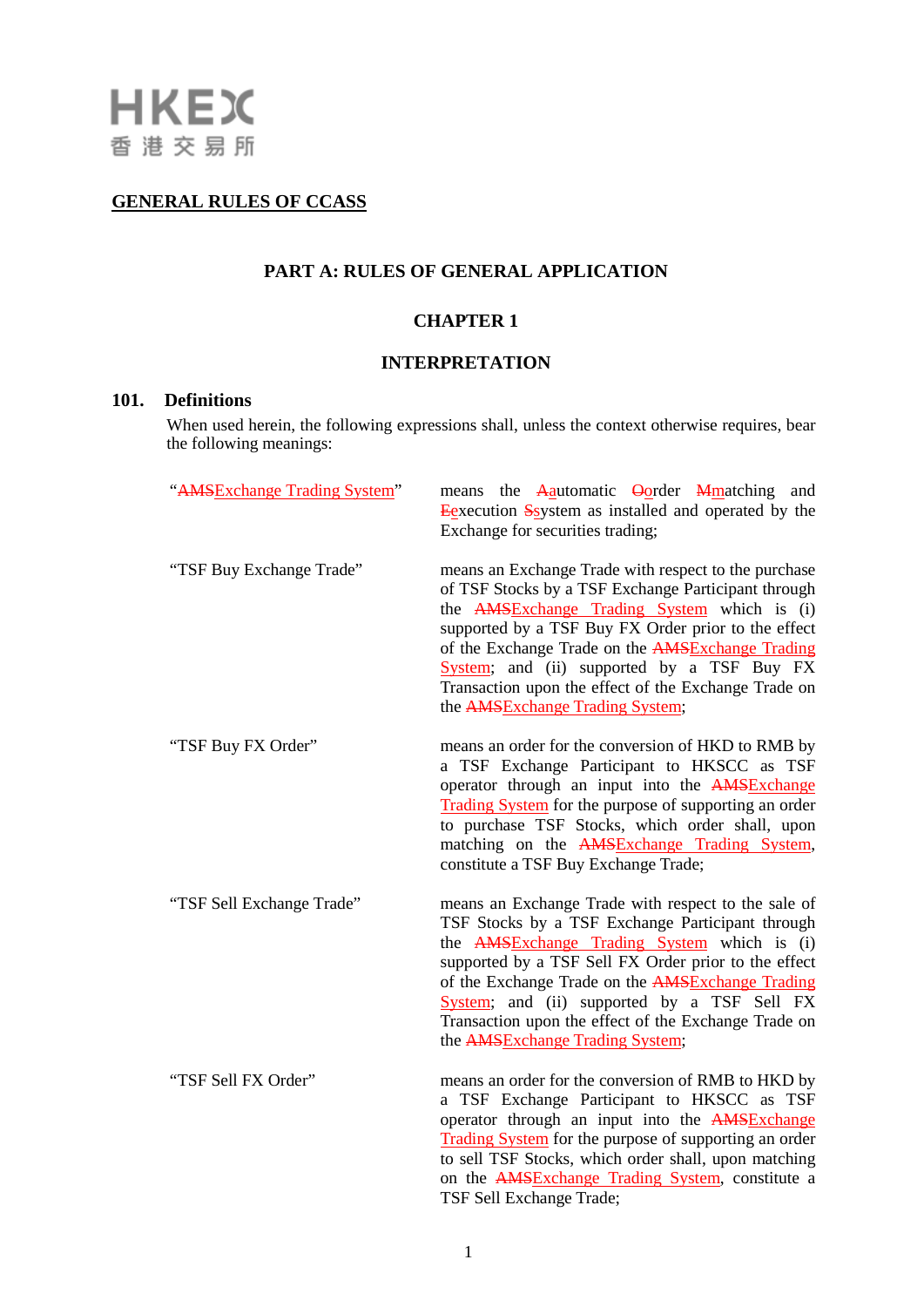

#### **CHAPTER 9**

## **CLEARING SERVICES**

#### **901. Clearance of Exchange Trades**

(ia) Substitution Process

Where a party to an Exchange Trade is an NCP, the GCP of that NCP designated for clearing Exchange Trades of such NCP shall become a party to the Exchange Trade as principal in substitution for, and with exactly the same rights and obligations under the Exchange Trade as, that NCP.

Where a party to an Exchange Trade is a Special Participant, the relevant Clearing Agency Participant which clears Exchange Trades for the Special Participant shall become a party to the Exchange Trade as principal in substitution for, and with exactly the same rights and obligations under the Exchange Trade as, that Special Participant.

In relation to TSF Exchange Trades of a TSF Exchange Participant, the TSF Clearing Participant of that TSF Exchange Participant designated for clearing TSF Exchange Trades of such TSF Exchange Participant shall become a party to the relevant TSF Exchange Trade and the corresponding TSF FX Transaction as principal in substitution for, and with exactly the same rights and obligations under the relevant TSF Exchange Trade and the corresponding TSF FX Transaction as, that TSF Exchange Participant at the same time as the relevant TSF Exchange Trade is effected on the AMSExchange Trading System.

#### **CHAPTER 12A**

### **FOREIGN EXCHANGE SERVICES**

#### **12A01. The TSF**

HKSCC may, as TSF operator, provide FX Services to TSF Participants for the purpose of facilitating the purchase and sale of TSF Stocks traded on the Exchange based on the following principles:

(ii) TSF Exchange Participants which place a TSF Buy FX Order accept that the funds in RMB which HKSCC may provide under the FX Services shall be applied towards the purchase of the relevant TSF Stocks only and accordingly shall only be used for the purposes of settling the corresponding TSF Buy Exchange Trade, when effected on the AMSExchange Trading System;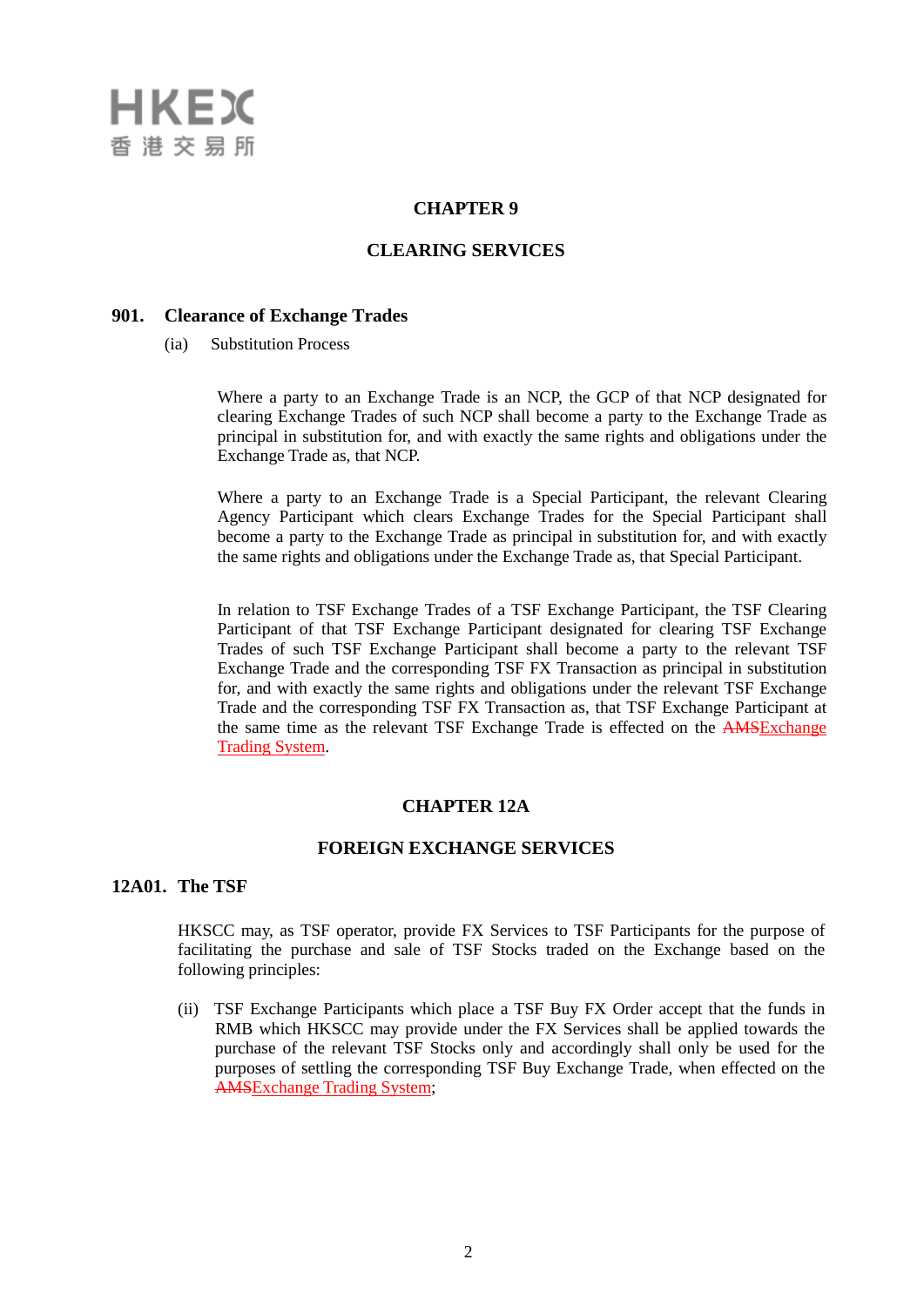

# **12A06. Trades supported by TSF**

TSF is only available for trades:

- (i) which are designated by a TSF Exchange Participant as trades which require the FX Services and are effected on the AMSExchange Trading System in accordance with the Exchange Rules; and
- (ii) which are Exchange Trades accepted by HKSCC for settlement under the CNS System in accordance with the Rules.

## **12A10. RMB FX Rates**

HKSCC may in its discretion determine to publish the FX rates set out in this Rule at such other times as it considers appropriate, whether due to a change in the trading hours of the Exchange or otherwise.

For the avoidance of doubt, where any order for the sale or purchase of TSF Stocks input into the AMSExchange Trading System by a TSF Exchange Participant during the Morning Session is not effected during that Session but is transferred to the Afternoon Session of a Trading day for execution:

- (a) the RMB Buy Indicative FX Rate or the RMB Sell Indicative FX Rate published by HKSCC for the Afternoon Session shall apply to the corresponding TSF FX Order; and
- (b) where the order is effected on the AMSExchange Trading System during the Afternoon Session, the RMB Buy Final FX Rate or the RMB Sell Final FX Rate published by HKSCC for the Afternoon Session shall apply to the corresponding TSF FX Transaction.

#### **12A11. TSF Exchange Trades and TSF FX Transactions**

Subject to Trade Amendments as allowed by the Exchange Rules and the publication of the FX rates referred to in Rule 12A10 on the relevant Trading day, upon effecting a TSF Exchange Trade on the AMSExchange Trading System, a TSF FX Transaction relating to the corresponding TSF FX Order shall automatically be generated for the purpose of settlement of the TSF Exchange Trade.

A TSF Participant's obligation under a TSF FX Transaction represents an unconditional and irrevocable commitment to buy RMB from or sell RMB to HKSCC at the applicable RMB Sell Final FX Rate or RMB Buy Final FX Rate. Subject to the Rules and the Operational Procedures, TSF FX Transactions shall be settled by TSF Clearing Participants on the same Settlement Day on which the corresponding TSF Exchange Trades are settled by the delivery to HKSCC of the relevant funds in RMB at the applicable RMB Buy Final FX Rate (in respect of a TSF Sell FX Transaction), or in HKD at the applicable RMB Sell Final FX Rate (in respect of a TSF Buy FX Transaction). Procedures on the settlement of TSF FX Transactions and related provisions are set out in the Operational Procedures.